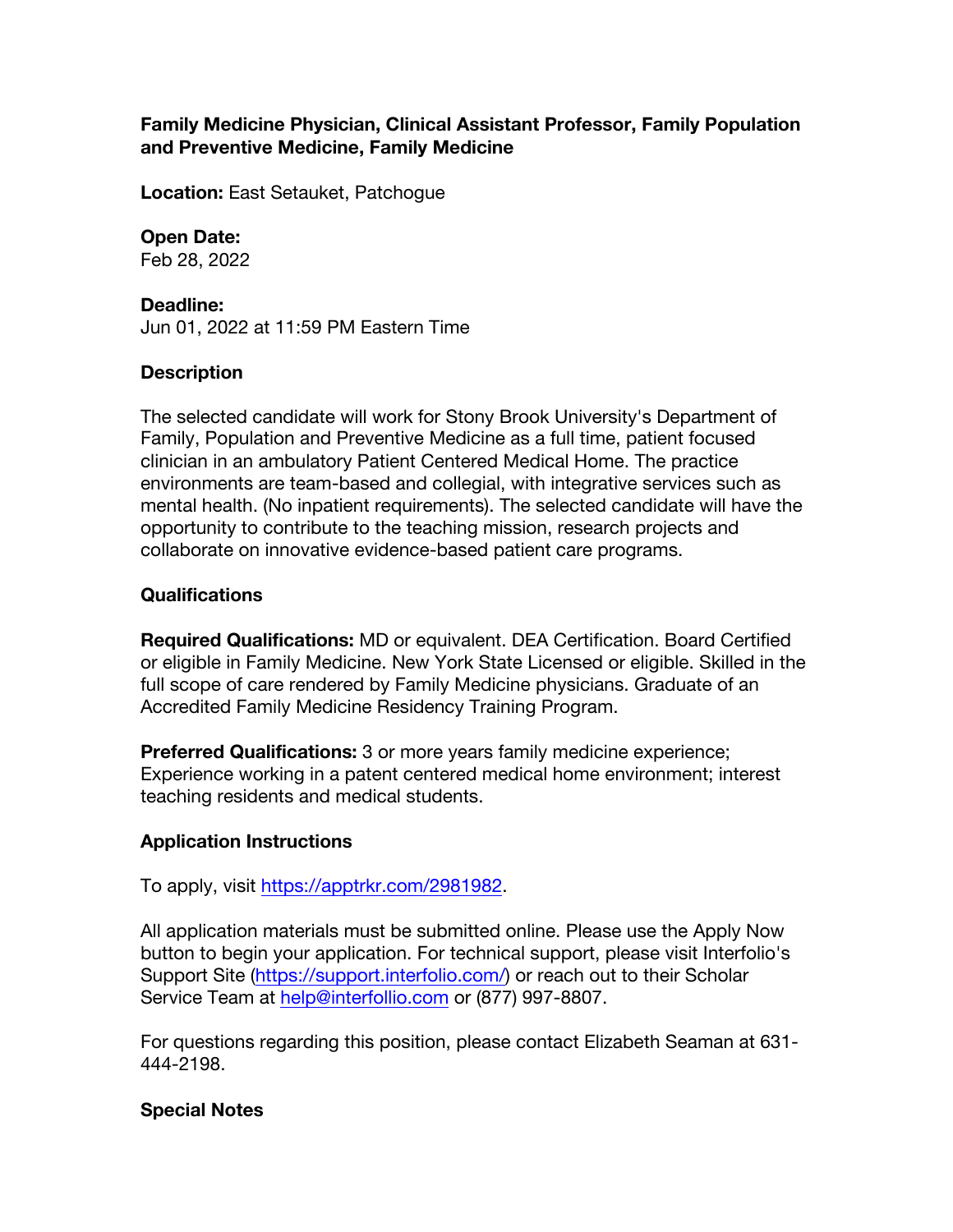Non-Tenure Track position. FLSA Exempt position, not eligible for the overtime provisions of the FLSA.

**Anticipated Start Date:** As soon as possible.

# **Campus Description**

Long Island's premier academic medical center, Stony Brook Medicine represents Stony Brook University's entire medical enterprise and integrates all of Stony Brook's health-related initiatives: education, research and patient care. It encompasses Stony Brook University Hospital, Stony Brook Children's Hospital, the five Health Sciences schools -- Dental Medicine, Health Technology and Management, Medicine, Nursing and Social Welfare -- as well as the major centers and institutes, programs and more than 50 communitybased healthcare settings throughout Suffolk County. With 624 beds, Stony Brook University Hospital serves as Suffolk County's only tertiary care center and Regional Trauma Center. Stony Brook Children's, with more than 180 pediatric specialists in 30 specialties, offers the most advanced pediatric specialty care in the region. In the Medical and Research Translation (MART) building, two floors are occupied by Stony Brook University Cancer Center's outpatient services, and four floors are devoted to cancer research. Diversity, equity and inclusion are essential core values at Stony Brook Medicine. We believe we do our best and most impactful work when we leverage our diverse, equitable and inclusive perspectives. We are proud to recruit and hire talented people from a wide variety of backgrounds and experiences.

In accordance with the New York State Department of Health (DOH) regulation that all hospitals and nursing homes "continuously require all personnel to be fully vaccinated against COVID-19," Candidates who are not already vaccinated must obtain the first dose of the vaccine within three (3) calendar days of acceptance of conditional job offer and must obtain any subsequent doses in accordance with the vaccine protocol. Candidates who are partially vaccinated, but not yet fully vaccinated, must complete their vaccination series within three (3) calendar days of job offer or in accordance with vaccine manufacture protocol, whichever comes later. The regulation also includes those who may be affiliated with or interact with employees of a hospital or nursing home. The regulation allows for limited exemptions with reasonable accommodations, consistent with applicable law.

## **The selected candidate must successfully clear a background investigation.**